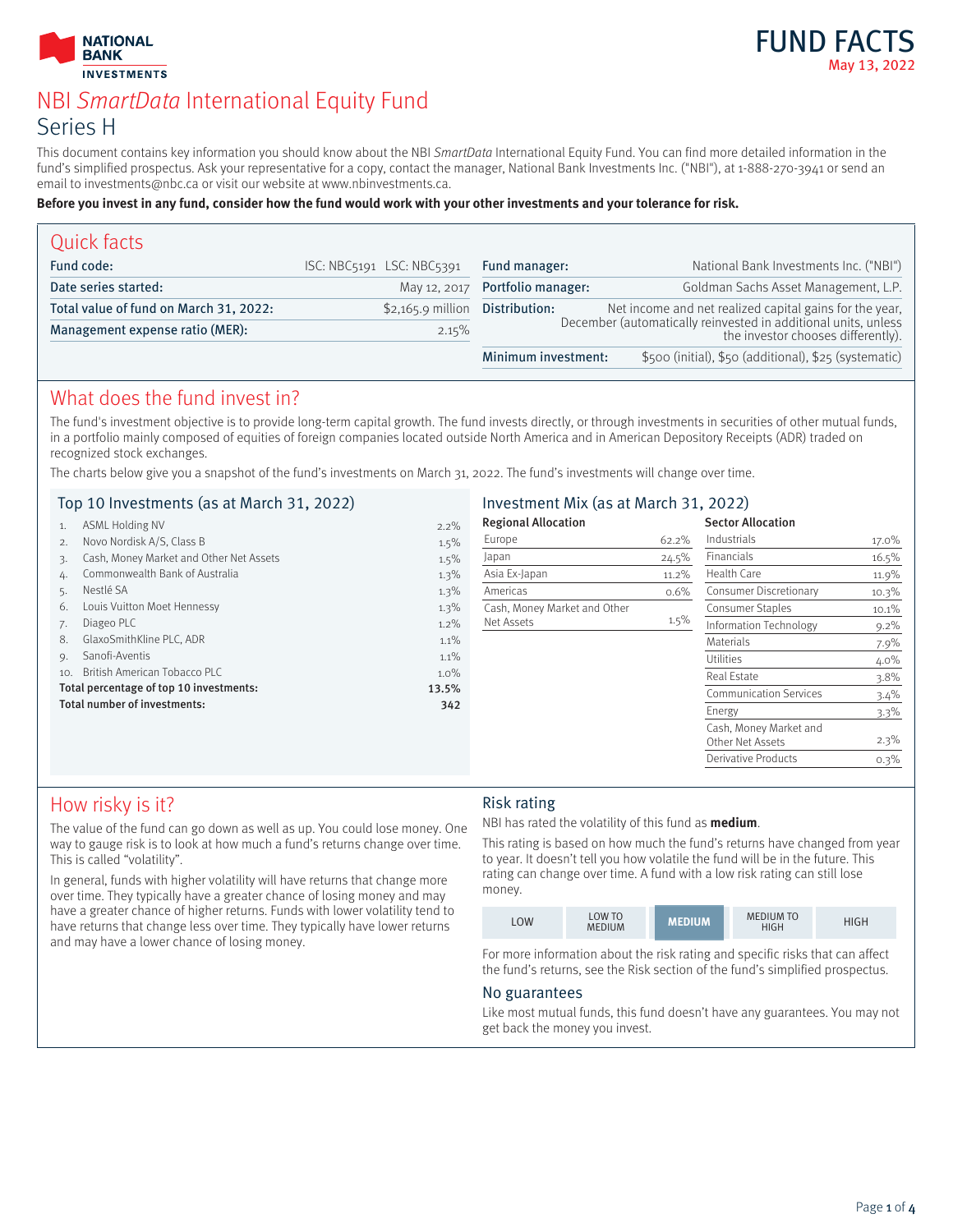

## How has the fund performed?

This section tells you how Series H units of the fund have performed over the past 4 years. Returns are after expenses have been deducted. These expenses reduce the fund's returns.

### Year-by-year returns

This chart shows how Series H units of the fund performed in each of the past  $4$  years. The fund dropped in value in 2 of the  $4$  years. The range of returns and change from year to year can help you assess how risky the fund has been in the past. It does not tell you how the fund will perform in the future.



## Best and worst 3-month returns

This table shows the best and worst returns for Series H units of the fund in a 3-month period over the past  $\mu$  years. The best and worst 3-month returns could be higher or lower in the future. Consider how much of a loss you could afford to take in a short period of time.

|                    | Return    | 3 months ending  | If you invested \$1,000 at the beginning of the period |
|--------------------|-----------|------------------|--------------------------------------------------------|
| <b>Best Return</b> | 14.6%     | January 31, 2021 | Your investment would rise to \$1,146.                 |
| Worst return       | $-22.9\%$ | March 31, 2020   | Your investment would drop to \$771.                   |

#### Average return

The annual compounded return of Series H units of the fund was 4.42% since its inception. If you had invested \$1,000 in this series since inception, your investment would now be worth \$1,236.

| Who is this fund for?                                                              | A word about tax                                                            |  |
|------------------------------------------------------------------------------------|-----------------------------------------------------------------------------|--|
| Investors who:                                                                     | In general, you'll have to pay income tax on any money you make on a        |  |
| • are looking to invest for the long term (at least five years);                   | fund. How much you pay depends on the tax laws where you live and           |  |
| • are looking to diversify their investments through exposure to                   | whether or not you hold the fund in a registered plan, such as a Registered |  |
| international markets:                                                             | Retirement Savings Plan (RRSP) or a Tax-Free Savings Account (TFSA).        |  |
| • are seeking to diversify their portfolio with exposure to foreign                | Keep in mind that if you hold your fund in a non-registered account, fund   |  |
| investments, while minimizing their exposure to foreign currency                   | distributions are included in your taxable income, whether you get them in  |  |
| fluctuations against the Canadian dollar.                                          | cash or have them reinvested.                                               |  |
| Don't buy this fund if you need a steady source of income from<br>your investment. |                                                                             |  |

# How much does it cost?

The following tables show the fees and expenses you could pay to buy, own and sell Series H units of the fund. The fees and expenses – including any commissions – can vary among series of the fund and among funds. Higher commissions can influence representatives to recommend one investment over another. Ask about other funds and investments that may be suitable for you at a lower cost.

#### 1. Sales Charges

Only the initial sales charge option is now offered. The purchase options with deferred sales charge or low load sales charge are no longer offered except in case of switches described in the simplified prospectus. For current unitholders, the deferred charges remain payable upon redemption in accordance with the terms and conditions set out at the time of the purchase.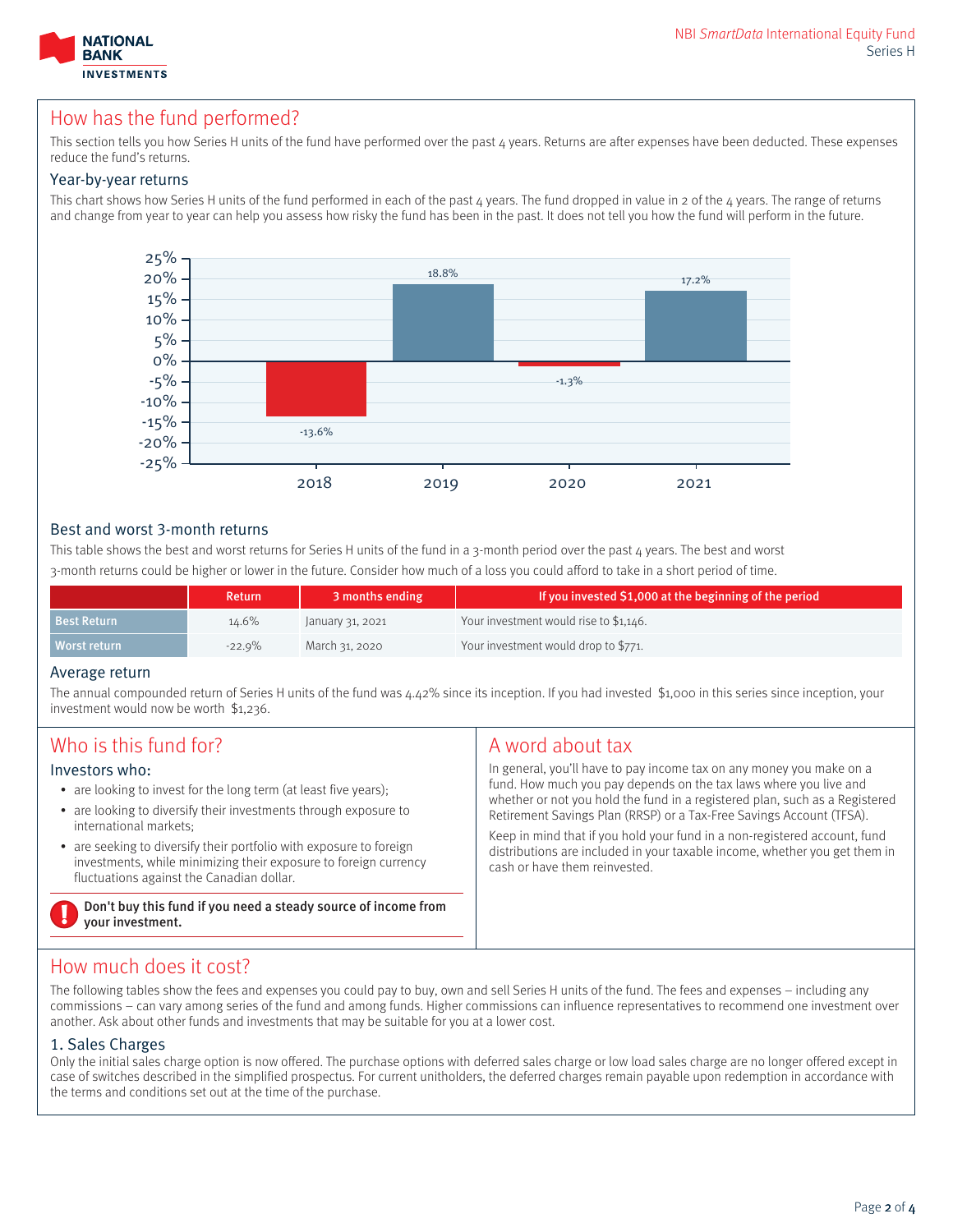

## How much does it cost? (cont'd)

| Sales charge                   | What you pay                           |                                          |                                                                                                                                                                                                                                                                                                                                                         |  |
|--------------------------------|----------------------------------------|------------------------------------------|---------------------------------------------------------------------------------------------------------------------------------------------------------------------------------------------------------------------------------------------------------------------------------------------------------------------------------------------------------|--|
| option                         | In percent $(\%)$                      | In dollars (\$)                          | <b>How it works</b>                                                                                                                                                                                                                                                                                                                                     |  |
| <b>Initial sales</b><br>charge | o% to 5% of the amount you buy         | \$o to \$50 on every<br>\$1,000 you buy  | • You negotiate the fees with your representative.<br>• We deduct the fees from the amount you are investing and pay it to your<br>representative's firm.                                                                                                                                                                                               |  |
|                                | If you sell within:<br>Upon redemption |                                          | • We pay your representative's firm a commission equal to 2.5% of the amount you                                                                                                                                                                                                                                                                        |  |
|                                | $3.0\%$<br>1 year of buying            | \$0 to \$30 on every<br>\$1,000 of units | invest.<br>• You do not pay any fee unless you redeem your units within three years of their                                                                                                                                                                                                                                                            |  |
|                                | $2.5\%$<br>2 years of buying           | purchased                                | purchase.                                                                                                                                                                                                                                                                                                                                               |  |
| Low sales                      | $2.0\%$<br>3 years of buying           |                                          | • The redemption fees are based on the initial cost of your units and the amount of<br>time you hold them.                                                                                                                                                                                                                                              |  |
| charge                         | $0\%$<br>After 3 years                 |                                          | • The redemption fees are at a fixed rate. They are deducted from the value of the<br>units sold and goes to NBI.<br>• There are no redemption fees when you switch units for units of another NBI Fund<br>bought under the low sales charge option. The low sales charge schedule will be<br>based on the date that the original units were purchased. |  |

## 2. Fund expenses

You don't pay these expenses directly. They affect you because they reduce the fund's returns. As of December 31, 2021, the fund's expenses were 2.33% of its value. This equals \$23.30 for every \$1,000 invested.

|                                                                                                                                                                                                                                                                                             | Annual rate (as a % of the fund's value) |
|---------------------------------------------------------------------------------------------------------------------------------------------------------------------------------------------------------------------------------------------------------------------------------------------|------------------------------------------|
| Management expense ratio (MER)<br>This is the total of the fund's management fee (including the trailing commission) and operating expenses (including<br>fixed rate administration fee). NBI waived some of the fund's expenses. If it had not done so, the MER would have been<br>higher. | 2.15%                                    |
| Trading expense ratio (TER)<br>These are the fund's trading costs.                                                                                                                                                                                                                          | 0.18%                                    |
| <b>Fund Expenses</b>                                                                                                                                                                                                                                                                        | 2.33%                                    |

#### More about the trailing commission

The trailing commission is an ongoing commission. It is paid for as long as you own the fund. It is for the services and/or advice that your representative and their firm provide to you.

NBI pays the trailing commission to your representative's firm. It is paid from the fund's management fee and is based on the value of your investment. The rate depends on the sales charge option you choose.

| Sales charge option  | Amount of trailing commission                                                                                                                                         |                                                                                                                         |  |  |
|----------------------|-----------------------------------------------------------------------------------------------------------------------------------------------------------------------|-------------------------------------------------------------------------------------------------------------------------|--|--|
|                      | In percent $(\%)$                                                                                                                                                     | In dollars (\$)                                                                                                         |  |  |
| Initial sales charge | Up to 1.00% of the value of your investment each year.                                                                                                                | Maximum of \$10.00 each year on every<br>\$1,000 invested.                                                              |  |  |
| Low sales charge     | Up to 0.50% of the value of your investment each year within the first three years.<br>Up to 1.00% of the value of your investment each year for the following years. | Maximum of \$5.00 each year on every<br>\$1,000 invested.<br>Maximum of \$10.00 each year on every<br>\$1,000 invested. |  |  |

## 3. Other fees

You may have to pay other fees when you buy, hold, sell, switch or convert units of the fund.

| Fee:                         | What you pay                                                                                                                                                                                                                                                                                                              |       |  |
|------------------------------|---------------------------------------------------------------------------------------------------------------------------------------------------------------------------------------------------------------------------------------------------------------------------------------------------------------------------|-------|--|
| Short-term trading fee       | 2% of the value of the units you redeem or switch within 90 days of purchase may be charged by NBI. This fee goes to the fund.                                                                                                                                                                                            |       |  |
| Switch fee                   | There are no fees when you switch units through NBI or National Bank Direct Brokerage (a division of National Bank Financial Inc.). If you<br>switch units through another representative's firm, you may have to pay fees of up to 2% of the value of the units. You negotiate these fees<br>with your representative.   |       |  |
|                              | There are no fees when you convert units through NBI or National Bank Direct Brokerage (a division of National Bank Financial Inc.). If you<br>convert units through another representative's firm, you may have to pay fees of up to 2% of the value of the units. You negotiate these fees<br>with your representative. |       |  |
|                              | Registered Account termination fee, only if the registered investment account is with NBI.                                                                                                                                                                                                                                | \$100 |  |
| Conversion fee<br>Other fees |                                                                                                                                                                                                                                                                                                                           |       |  |